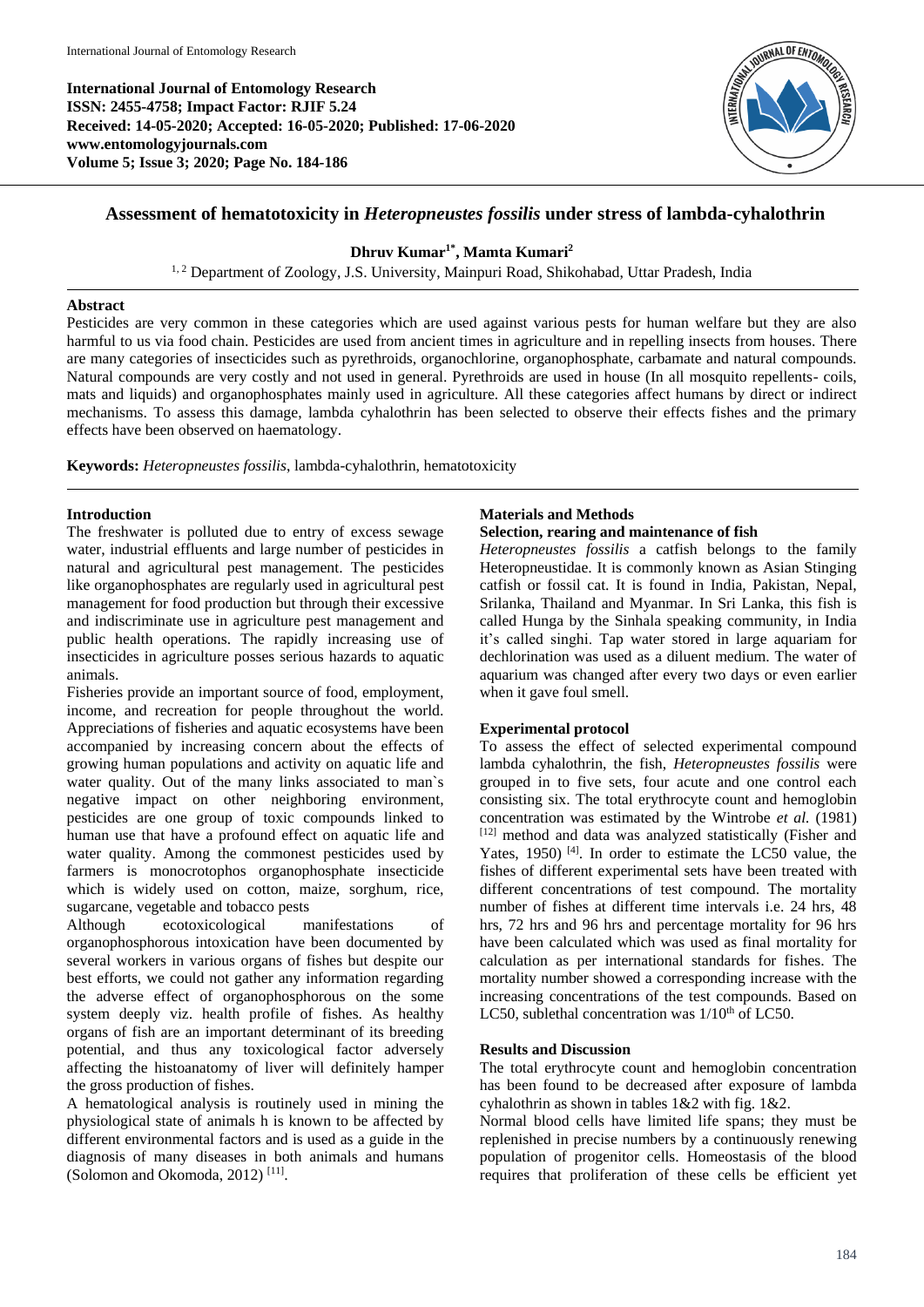strictly constrained. Many distinctive types of mature blood cells must arise from these progenitors by a controlled process of commitment to, and execution of, complex programs of differentiation. Thus, developing red blood cells must produce large quantities of hemoglobin but not the myeloperoxidase characteristic of granulocytes, the immunoglobulins characteristic of lymphocytes, or the fibrinogen receptors characteristic of platelets.

Similarly, the maintenance of normal amounts of coagulant and anticoagulant proteins in the circulation requires exquisitely regulated production, destruction, and interaction of the components. Understanding the basic biologic principles underlying cell growth, differentiation, and protein biosynthesis requires a thorough knowledge of the structure and regulated expression of genes because the gene is now known to be the fundamental unit by which biologic information is stored, transmitted, and expressed in a regulated fashion. Genes were originally characterized as mathematical units of inheritance. They are now known to consist of molecules of deoxyribonucleic acid (DNA). By virtue of their ability to store information in the form of nucleotide sequences, to transmit it by means of semiconservative replication to daughter cells during mitosis and meiosis, and to express it by directing the incorporation of amino acids into proteins, DNA molecules are the chemical transducers of genetic information flow. Efforts to understand the biochemical means by which this

transduction is accomplished have given rise to the discipline of molecular genetics.

Most insecticides affect the behavioral patterns of fish by interfering with the nervous systems [the activity of acetylcholinestrase (AChE)] and consequently lead to disorders in the fish response to environmental stimuli and mobility. Inhibition of AChE in fish is reported to be accompanied by an increase in acetylcholine (ACh) levels that can be dangerous since it will impact feeding capability, swimming activity, identification and spatial orientation of the fish species (Banaee *et al*., 2008) [1]. Irregular, erratic and darting swimming movements, hyper excitability, loss of equilibrium and sinking to the bottom was reported in *Heteropneustes fossilis* upon lambda cyhalothrn exposure. Marigoudar *et al.*, 2009<sup>[7]</sup> indicating that pesticides can affect nervous system of fishes. In present study, exposed group showed significant variability in TEC, Hb between pesticide treated and untreated control sets. Reduction in hematological values was observed indicating anemia in the pesticide exposed fish which may be due to erythrpoiesis, haemosynthesis and osmoregulatory dysfunction or due to increase in the rate of erythrocyte destruction in haematopooetic organ (Seth and Sexena, 2003). Prusty *et al*.  $(2011)$ <sup>[9]</sup> and Kumar *et al.*  $(2012)$  who had also reported reduction in RBC count, hemoglobin concentration and WBC, HCT in L. rohita upon chlorpyriphos and pyrethroid and λ-cyhalothrin exposure respectively.

**Table 1:** Total Erythrocyte Count (10<sup>12</sup>/l) in *Heteropneustes fossilis* under stress of lambda cyhalothrin

|        |                 |               | Total Erythrocyte Count (10 <sup>12</sup> /l) |                     |
|--------|-----------------|---------------|-----------------------------------------------|---------------------|
| S. No. | <b>Duration</b> | No. of fishes | <b>Control</b>                                | <b>Treatment</b>    |
|        |                 |               | Mean±S.Em.                                    | Mean±S.Em.          |
|        | 24hrs           |               | $3.20 + 1.25$                                 | $2.55 \pm 1.90^*$   |
|        | 48hrs           |               | $3.20 + 1.25$                                 | $2.10\pm0.95**$     |
|        | 72hrs           |               | $3.20 \pm 1.25$                               | $1.90 \pm 0.90$ *** |
|        | 96hrs           |               | $3.20 + 1.25$                                 | $1.55 \pm 0.67***$  |

\* Non-significant, \*\*Significant, \*\*\* Highly significant, \*\*\*\* Very highly significant



**Fig 1**

**Table 2:** Hb. Conc. (g/dl) in *Heteropneustes fossilis* under stress of lambda cyhalothrin

|                                                                                                           |       |                               | Hb. Conc. $(g/dl)$ |                      |  |
|-----------------------------------------------------------------------------------------------------------|-------|-------------------------------|--------------------|----------------------|--|
|                                                                                                           |       | S. No. Duration No. of fishes | <b>Control</b>     | <b>Treatment</b>     |  |
|                                                                                                           |       |                               | Mean±S.Em.         | $Mean \pm S. Em.$    |  |
|                                                                                                           | 24hrs |                               | $12.50 \pm 0.90$   | $10.25 \pm 0.55*$    |  |
| 2.                                                                                                        | 48hrs |                               | $12.50 \pm 0.90$   | $9.45 \pm 0.67***$   |  |
| 3.                                                                                                        | 72hrs |                               | $12.50 \pm 0.90$   | $8.30 \pm 0.33$ ***  |  |
|                                                                                                           | 96hrs |                               | $12.50 \pm 0.90$   | $7.50 \pm 0.50$ **** |  |
| $\Phi \Phi \Phi = \mathbf{T} \mathbf{T}^* + \mathbf{I} \mathbf{T} + \mathbf{T}^* + \mathbf{C}^* + \cdots$ |       |                               |                    |                      |  |

Non-significant, \*\*Significant, \*\*\* Highly significant, Very highly significant



This decrease in TEC in fishes after treatment is due to toxic effect of insecticides on bone marrow cells and disturbance in erythropoiesis which is the RBC formation process. In the present study, decrease in haemoglobin concentration may be correlated with decrease in total erythrocyte count (Guyton and Hall, 1996)<sup>[5]</sup>.

#### **References**

1. Banaee M, Mirvaghefei AR, Majazi Amir B, Rafei GR, Nematdost B. Hematological and histopathological study of experimental Diazinon poisoning in common